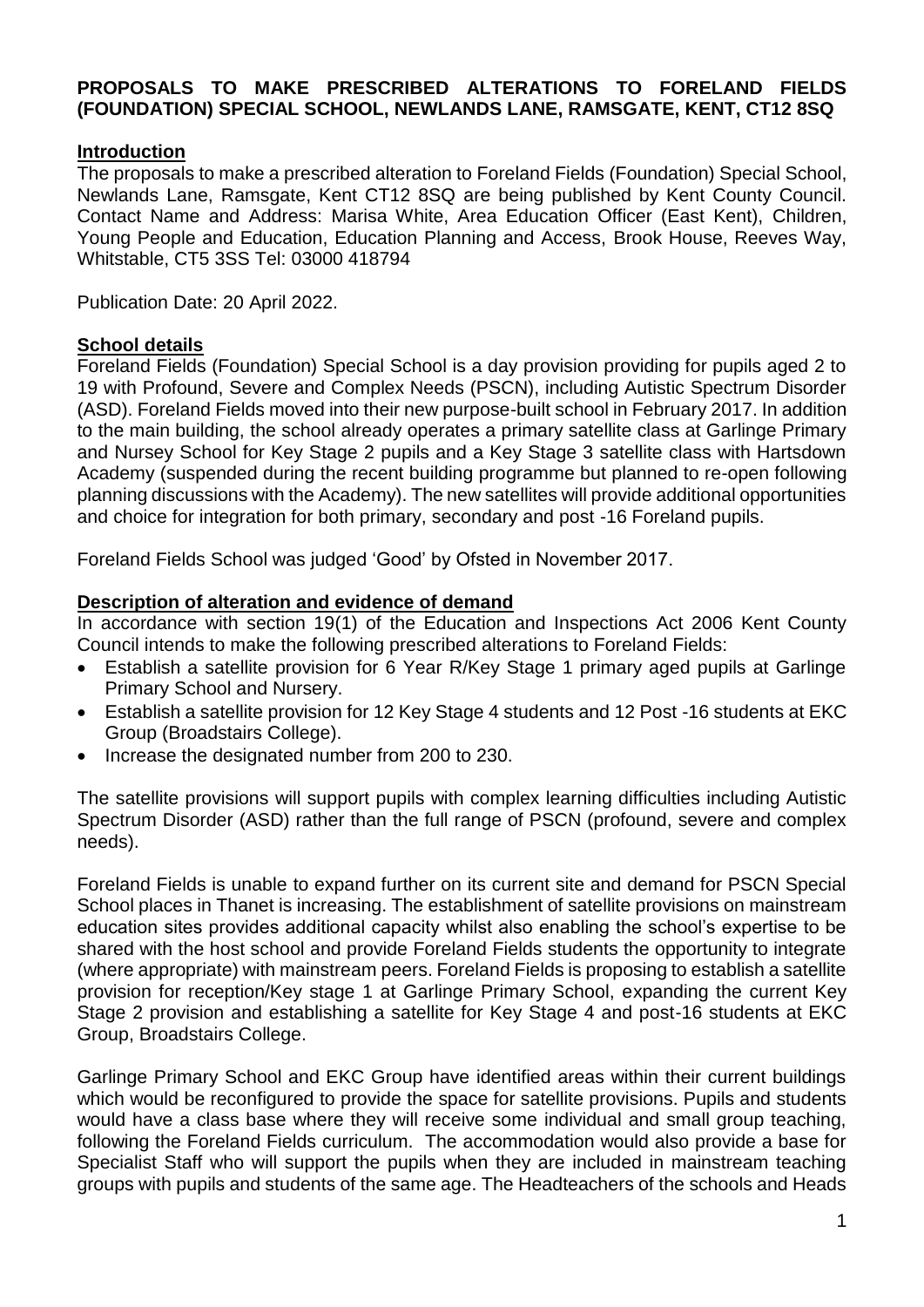of Department for the College and Foreland Fields will review who is most appropriate for admission to the satellite classes, subject to parental support.

The satellite classes will also provide a base for Specialist Staff who will support the children when they are included in mainstream teaching groups with children of the same age. This proposal provides pupils with opportunities for integration to experience good models of learning and socialising.

The increasing demand for special school places in Thanet district, particularly for pupils with complex learning difficulties including ASD, has led to Foreland Fields School taking additional children. Foreland Fields Special School is unable to expand on its main school site in Ramsgate. To meet the increasing demand the establishment of satellite provisions on mainstream school sites provides additional required capacity, enables the school's expertise to be shared with the host school and also provides Foreland Fields students the opportunity to integrate, where appropriate, with mainstream students. Establishing satellite provisions for the school is in line with our vision to ensure that children and young people in Kent get the best start in life and the 'Kent Commissioning Plan for Education – Kent 2022-2026'.

The Commissioning Plan is available at this link: [www.kent.gov.uk/educationprovision](http://www.kent.gov.uk/educationprovision)

## **Objectives**

As the strategic commissioner of school provision, the Local Authority has a duty to ensure that there are sufficient school places for the residents of Kent, including sufficient special educational needs places.

- Ensure there are sufficient special school place available for children in Thanet district.
- Ensure that there is sufficient local provision through SRPs and satellites at mainstream school sites.
- Children with Complex needs and ASD will be able to attend satellite provision in mainstream primary and secondary schools. Children will have a class base in the school, where they can receive some individual and small group teaching. The class will also provide a base for Specialist Staff who will support the children when they are included in mainstream teaching groups with children of the same age.

#### **The effect on other schools, academies and educational institutions within the area**

It is not envisaged that this proposal will impact on other schools. The nearest Special School provision for children with PSCN is in Canterbury district.

#### **Project costs and indication of how these will be met, including how long term value for money will be achieved:**

The total capital expenditure for this proposal is £124,471 and is funded from the Basic Need Capital budget. Revenue funding will also be allocated to enable the school to resource each new learning space. At present this is at a value of £6,000 per classroom.

#### **Implementation and any proposed stages for implementation**

Should the Cabinet Member for Education and Skills agree that the proposals can go ahead, the establishment of the satellite provisions will be implemented September 2022.

#### **Special educational needs (SEN) provision**

The overarching aim of Kent's SEND strategy is to improve the health, well-being, attainment and progress, and the quality of provision, for children and young people with special education needs and/or disabilities. The SEND Strategy can be obtained from the following link: [www.kent.gov.uk/sendstrategy](http://www.kent.gov.uk/sendstrategy)